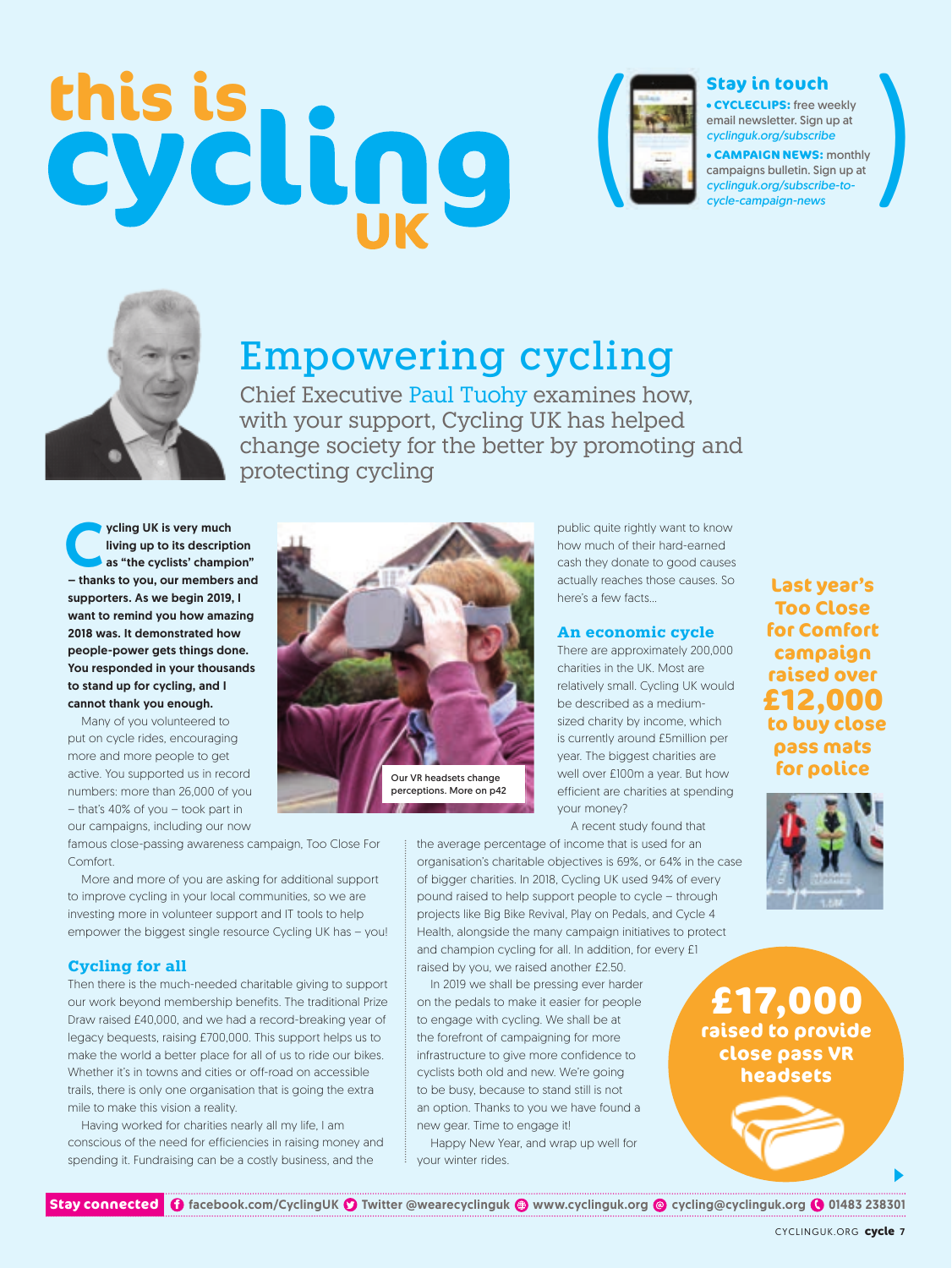

# SAFETY MATTERS **Active travel**

*The Department for Transport has announced 50 recommendations to make walking and cycling safer. Duncan Dollimore assesses them*

ack in March 2018, the Governmen<br>in Westminster began its cycling a<br>walking safety review. The stated<br>ambition guiding this review was, in the ack in March 2018, the Government in Westminster began its cycling and walking safety review. The stated words of Transport Minister Jesse Norman, "a world in which a 12-year-old can walk and cycle safely". Whilst some people made the point that this aspiration had been declared before, and that proposals to achieve it had been outlined, it's an aim we at Cycling UK nevertheless share. So we responded to the Government's consultation, pulling together 66 recommendations across themes that included safer roads and junctions, safer road users, and safer vehicles.

Nearly 11,000 signed up to our 'Cycle safety: make it simple' campaign and supported our response to this safety review. But aspirations are one thing, action another. Would the Government listen?

The answer came in November with the publication of the Government's response, setting out 50 actions it intends to take to fulfil the minister's ambition, many of which reflect our recommendations. They include: revisions to the Highway Code; reviewing planning

guidance to strengthen consideration of pedestrian and cycle safety; and various measures around driver training, testing, and awareness of vulnerable road-users.

If you're a glass half empty type, you'll immediately note the absence of further funding for cycling and walking to enable councils to build the safer infrastructure we all want to see. Furthermore, there's nothing on reviewing road traffic offences, and the delivery timescales for many actions aren't clear. If you're a glass half full type, however, the response suggests a real attempt to consider the evidence submitted and come up with sensible proposals.

Either way, implementing the recommendations will require resources and a wider commitment from the Treasury and across Government. So perhaps the balanced summary is: a promising start, but my glass still needs topping up!

### **Find out more**

*You can read our 'Cycle safety: make it simple' report on the website.* cyclinguk.org/cyclesafety

# **Magazine**

# PLASTIC-FREE POSTAGE

You asked, we listened: your copy of Cycle is now delivered in a bag made from potato starch rather than plastic. The material is called Polycomp. It is fully compostable – within ten days in the right environment – and is EN13432 certified. It contains no genetically modified organisms (GMO), and is certified GMO-free by French manufacturer Barbier SAS.



# **Diary date** CYCLING UK AGM

The 2019 AGM will be held in London on Saturday 15 June. Venue details and the AGM Agenda will be in the next issue of Cycle. Members wishing to submit motions should read the guidance at *cyclinguk.org/ agm-motions-2019* or phone Sue Cherry on *01483 238302*. The deadline for motions is 1 February 2019, via post or email to *sue. cherry@cyclinguk.org*.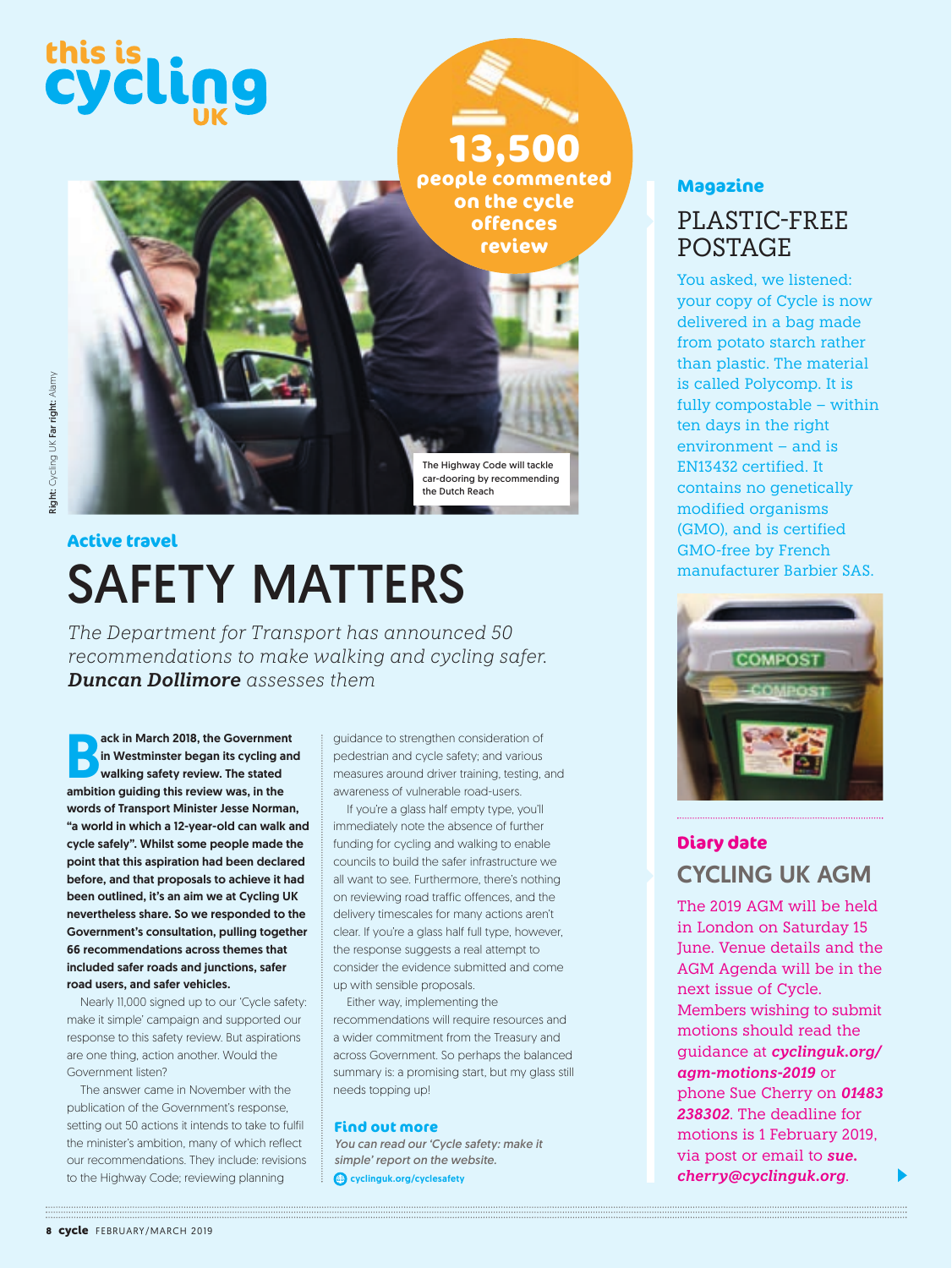# **this is**

# **Motoring survey** DRIVERS PULL A FAST ONE

Nine out of ten drivers classify themselves as "careful and competent", despite 52% admitting they have exceeded a 20mph speed limit and 57% saying they'd broken a 30mph limit. The survey, commissioned by Cycling UK, also found there was widespread public support (77%) for automatic driving bans for drivers who cause serious injury. *cyclinguk. org/drivingsurvey*



# **Member group** WEST DORSET GROUP SGM

A special general meeting of the West Dorset Member Group of Cycling UK will take place at 2pm on 9 February in order to vote on a resolution that the group be dissolved 'on or as soon as possible after 31 March 2019'. The venue is Frampton Village Hall, 33-36 Dorchester Road, Frampton, DT2 9NF. The intention is to form a club that will be affiliated to Cycling UK instead.



# **Events**

# BIGGER BIKE REVIVAL

**THE FOURTH BIG** Bike Revival in England was the biggest yet. In 2018, we reached more than 40,000 people, with 125 partner organisations running 1,077 events. The programme was longer too. Instead of a week focused on fixing bikes, it took place over three months, giving participants more opportunity to get involved and to keep cycling once they'd started. The

*We reached more than 40,000 people in England, and there were 1,077 events*

longer duration provided a clearer picture of the ways gender, age, background, and economic standing all impact levels of cycling, enabling us to address these imbalances better in future.

Big Bike Revival was similarly successful north of the border. More than 20,000 people were reached by 662 events across Scotland in 2018. Of the 105 organisations that the Big Bike Revival funded in 2018, 50 of them were completely new to the programme.

The Big Bike Revival will be taking place again in 2019. Details of events will be published online at *cyclinguk.org/ bigbikerevival*.

# **Sportives** CENTURY RIDES IN 2019

**CYCLING UK IS the charity partner for two new 100-mile, closed-road sportives this June. Take part by raising a minimum sponsorship amount for Cycling UK. The ToC 100 Sportive is one**  **of several weekend events at the Tour of Cambridgeshire, while The Great British Cycling Festival 100-mile sportive in Norfolk is part of the 2019 HSBC UK National Road** 



**Championships. More details at** *cyclinguk. org/memberbenefits***.**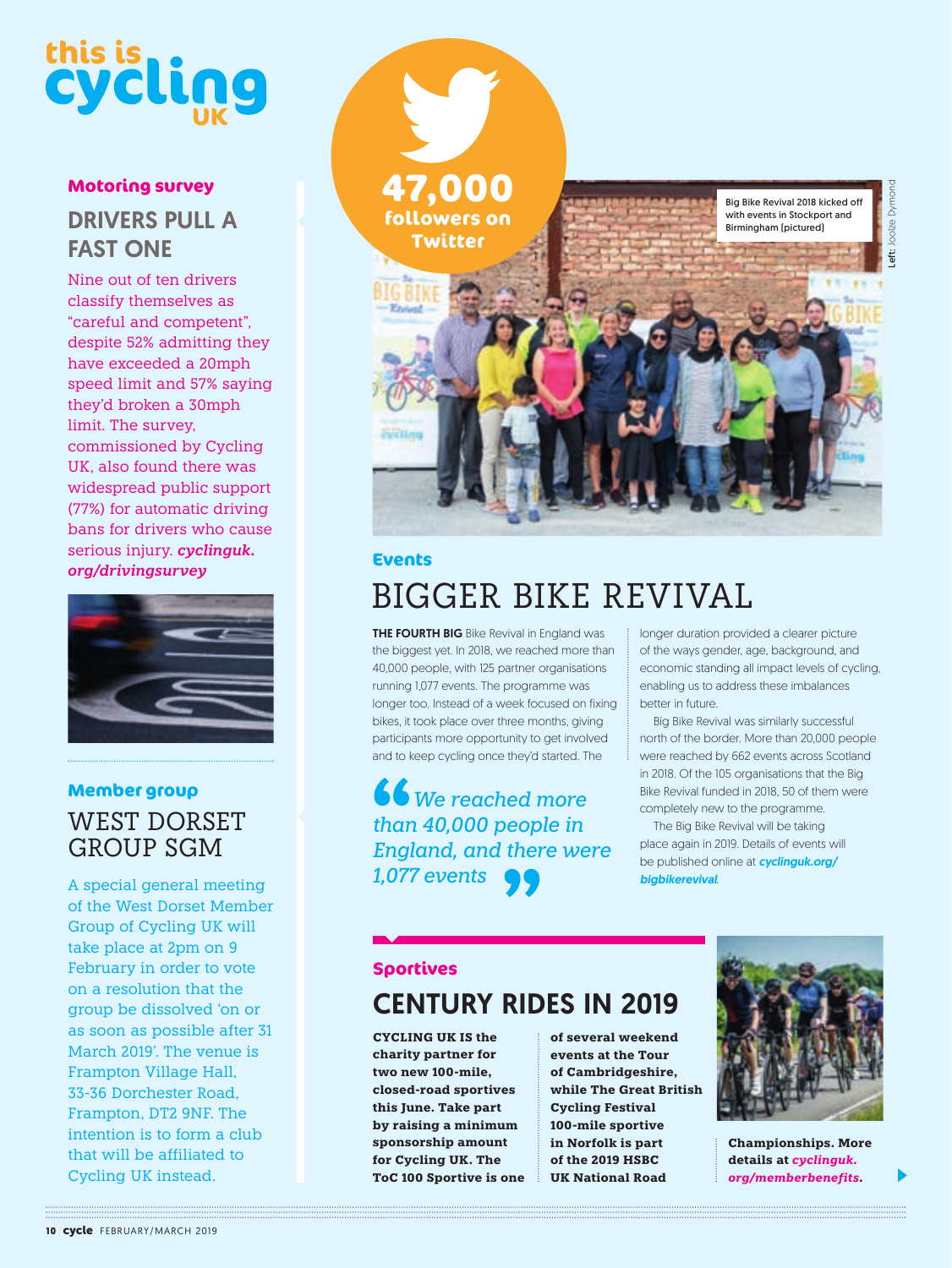



# A CYCLE-FRIENDLY FIRST **Transport**

veen's University Belfast was<br>
presented with Cycling UK's Gold<br>
standard Cycle Friendly Employer<br>
award in November, It's the first creanisation presented with Cycling UK's Gold award in November. It's the first organisation in the UK to receive the award.

Cycle Friendly Employer accreditation (CFE-UK) rewards companies in the UK who make their workplaces awe-inspiring through cycling, and Cycling UK is the recognised provider for the UK. CFE-UK is the only international standard for workplace cycling and the charity is working in partnership with countries across Europe, developing the standard within the EU project Bike2Work, which has previously supported Bike Week.

 Recognised for their success at a Bronze, Silver or Gold standard, organisations must meet a range of measures to demonstrate

their cycle-friendliness, including communications, training, and incentives for staff, as well as physical facilities such as secure cycle parking and showers.

Matt Mallinder, Director of Influence and Engagement for Cycling UK, said: "We've been very impressed with the university's facilities and the cycle-friendly culture that has been created, as well as their commitment to improve their surroundings, increase sustainable travel, and make the university cycle-friendly for all staff and students."

### **Sign up your employer**

*They'll benefit too if they register as a Cycle Friendly Employer.*  cyclinguk.org/CycleFriendlyEmployer

**@** 01483 238301

## **Volunteers**

# GOING THE EXTRA MILE

**VOLUNTEERS ARE vital to our vision of changing millions of lives through cycling. While many don't seek anything in return, except for the satisfaction of knowing they are** 

**making a difference, it's important to acknowledge their efforts. 'Going the Extra Mile', our new reward programme, will enable members, staff and others to show their** 



**appreciation for those who do just that. Visit** *cyclinguk.org/ celebrating-volunteers***.**

**Grand Draw WINNING** 

**in 2018**

Congratulations to the winners of the 2018 Cycling UK Grand Draw. They were: 1st prize, £3,000 cash, Mr J Elder (Vale of Glamorgan); 2nd, Green Jersey Cycling Tour for two across France, Mr R Thomson (Liskeard); 3rd, Shand Stoater handbuilt tourer, P Brocklehurst (Stalybridge); 4th, a Red Rock Trails holiday for a couple or family, Mr D Gilbert (Bicester); 5th, Islabikes children's bike, G Mayne (Crieff); 6th, Altura jacket & Blackburn pump, Mr O'Toole (Wirral); 7th, See.Sense Reactive Bike Light sets, Ms S Giovanni (London); 8th, Two KitBrix bags, Mr D Phillips (Nottingham); 9th prize, Five Cicerone guidebooks, Mr M Beeching (Bridport). Thanks to everyone who took part to help raise vital **TICKETS** 

funds for Cycling UK.